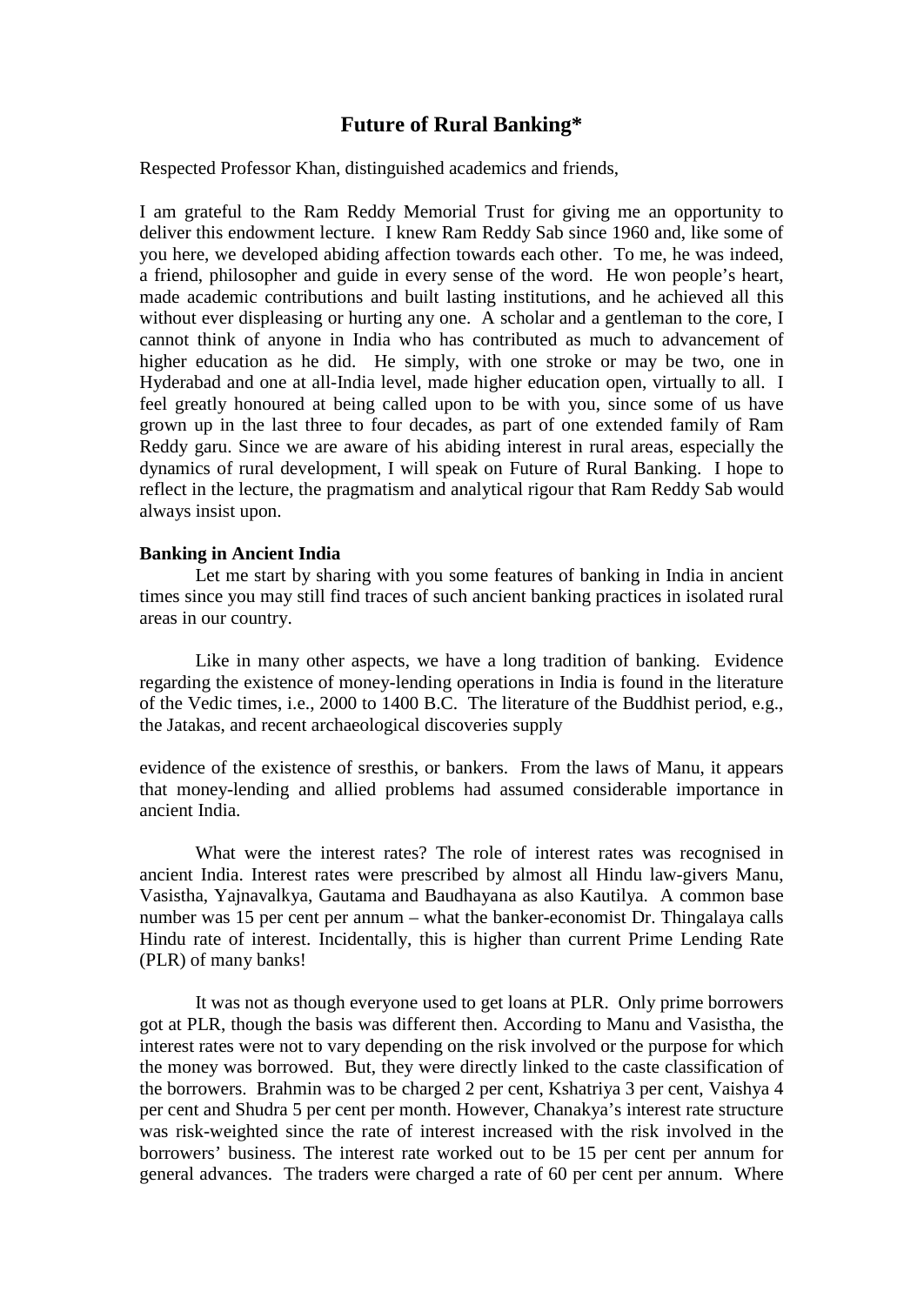the merchandise had to pass through forests, the traders had to pay 120 per cent per annum while those engaged in the export-import business handling sea-borne cargo had to pay 240 per cent per annum.

Again, it was not everyone who could take up banking business. Only men belonging to the Vaishya caste could take up the money-lending profession. In other words, in ancient times, your caste gave you licence to banking and not RBI!

What about disputes and debt recovery? Manu specified the punishments to be given in case of disputes arising about loan repayment and listed 18 types of disputes. When a creditor sued the debtor for recovery of money, it was the duty of the king to ensure that the creditor got back his money. Manu permitted the king to employ all means, fair or foul, to recover the dues, for example, torturous punishment like killing the debtor's wife, children and cattle or obstructing his movements. Manu held the view that a defaulter could not absolve himself of his debt burden even by death. Chanakya said that sons should pay with interest the debt of a deceased person or codebtors or sureties. Was a spouse, i.e., husband or wife responsible to pay for the debts incurred? Yes, and no. Wife was exempted from debt burden of her husband if she had not given her assent to his borrowings. However, for the debt incurred by a wife, her husband was liable for repayment. Perhaps, this was the background in which one of the committees on rural indebtedness concluded that "the Indian farmer is born in debt, lives in debt and dies in debt".

## **Approach to Rural Banking**

The Reserve Bank of India has a mandate to be closely involved in matters relating to rural credit and banking by virtue of the provisions of Section 54 of the RBI Act. The major initiative in pursuance of this mandate was taken with sponsoring of All-India Rural Credit Survey in 1951-52. This study made agencywise estimates of rural indebtedness and observed that cooperation has failed but it must succeed. The Report of the Committee on Directions is still considered a classic on the subject, and two of the four members were, incidentally, from Andhra Pradesh. This is the origin of the policy of extending formal credit through institutions while viewing local, traditional and informal agencies as usurious. In the first stage, therefore, efforts were concentrated on developing and strengthening cooperative credit structures. The Reserve Bank of India has also been making financial contributions to the cooperative institutions through evolving institutional arrangements, especially for refinancing of credit to agriculture.

While enacting the State Bank of India Act in 1955, the objective was stated to be the extension of banking facilities on a large scale, more particularly, in rural and semiurban areas. SBI, therefore, became an important instrument of extending rural credit to supplement the efforts of cooperative institutions. In 1969, 14 major commercial banks were nationalised and the objective, *inter alia*, was "to control the heights of economy". The nationalised banks thus became important instruments for advancement of rural banking in addition to cooperatives and State Bank of India. The next step to supplement the efforts of cooperatives and commercial banks was the establishment of Regional Rural Banks in 1975 in different states with equity participation from commercial banks, Central and State Governments.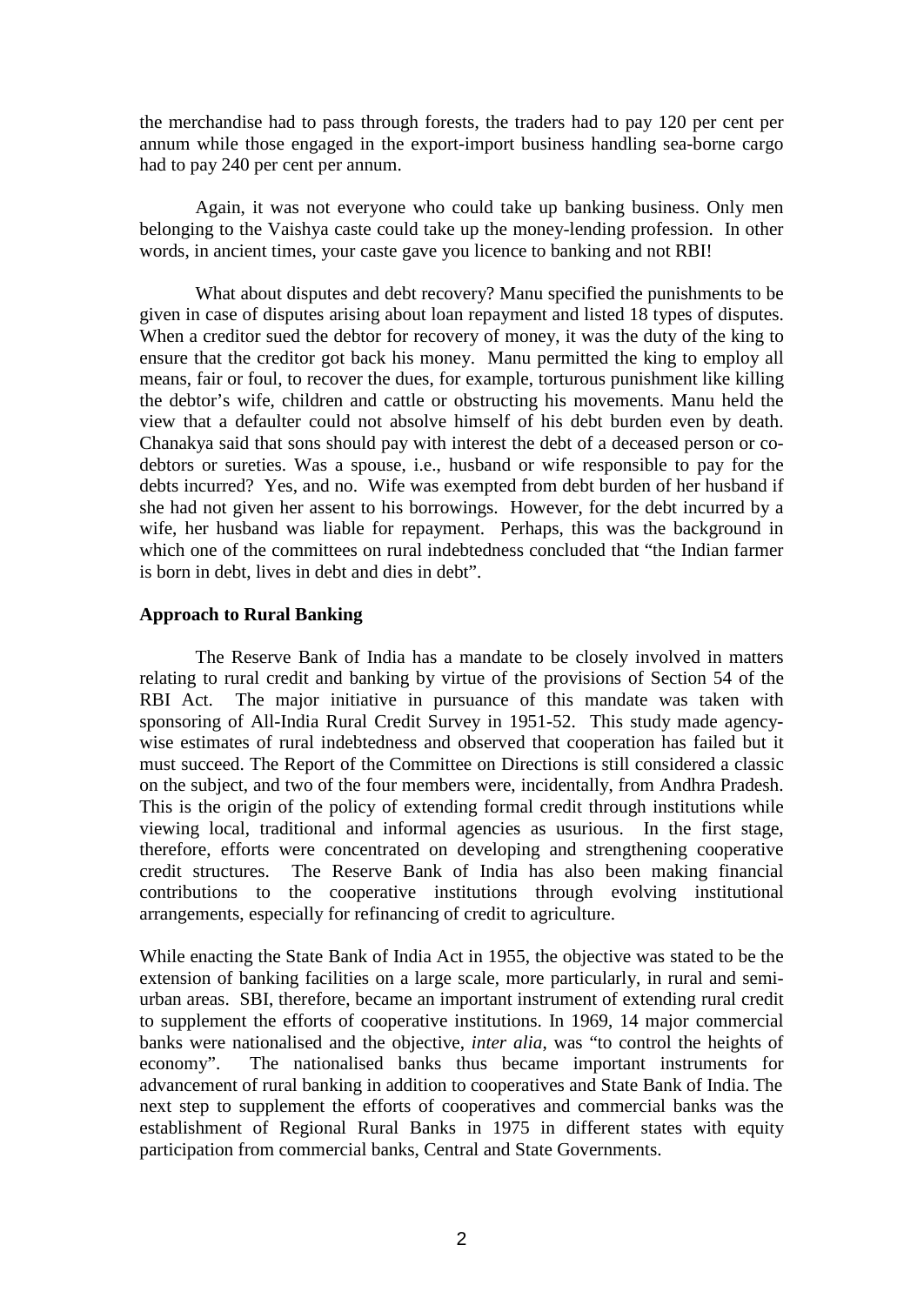By 1982, to consolidate the various arrangements made by RBI to promote/supervise institutions and channel credit to rural areas, NABARD was established. Though several efforts were made to increase the flow of institutional credit for agricultural and rural lending, there were mismatches in credit and production. Field studies conducted to determine the reason, revealed that it was due to absence of effective local level planning. It was felt that with the establishment of large network of branches, a system could be adopted to assign specific areas to each bank branch in which it can concentrate on focussed lending and contribute to the development of the area. With a view to implementing this approach, RBI introduced a scheme of "Service Area Approach" for commercial banks. To further supplement the institutional mechanism, the concept of Local Area Banks was taken up in 1996-97 and in-principle approval has been given for 8 Local Area Banks.

As regards cost of credit, for most of the period, the administered interest rate regime was applicable for bank lending and this included concessional terms for priority sector. Currently, all interest rates on bank advances including in rural areas are deregulated and there is no link between priority sector and interest rate, though there are some regulations on interest rates by size of advance i.e. below Rs. 2 lakh in respect of commercial banks.

As regards policy measures to enhance flow of credit to rural areas, apart from availability of credit lines from Reserve Bank of India, the concept of priority sector was evolved to ensure directed credit. Currently, the stipulation is that domestic commercial banks should extend credit to the extent of 40 per cent of the total net bank credit to priority sector as a whole, of which 18 per cent should be specifically for agriculture. Out of the target of 18 per cent for agriculture, at least 13.5 per cent should be by way of direct loans to agriculture and remaining could be in the form of for indirect loans.

Where a bank fails to fulfil its commitment towards priority sector lending, it is currently required to contribute to Rural Infrastructure Development Fund set up by NABARD. NABARD in turn provides these funds to State Governments and state owned corporations to enable them to complete various types of rural infrastructure projects.

It is pertinent to recognise that there are a large number of credit linked programmes sponsored by the Government for direct assault on poverty. In programmes relating to self-employment and women welfare, the multiplicity of programmes has been reduced by having a comprehensive and consolidated programme named Swaranjayanti Gram Swarojgar Yojna.

The financial sector reforms, which were introduced from 1991 onwards were aimed at transforming the credit institutions into organisationally strong, financially viable and operationally efficient units. The measures introduced include reduction in budgetary support and concessionality of resources, preparation of Development Action Plans and signing of Memoranda of Understanding with the major controllers, and introduction of prudential norms relating to income recognition and asset classification for RRBs and cooperative banks. The lending rates for these institutions have also been deregulated. Other measures of liberalisation include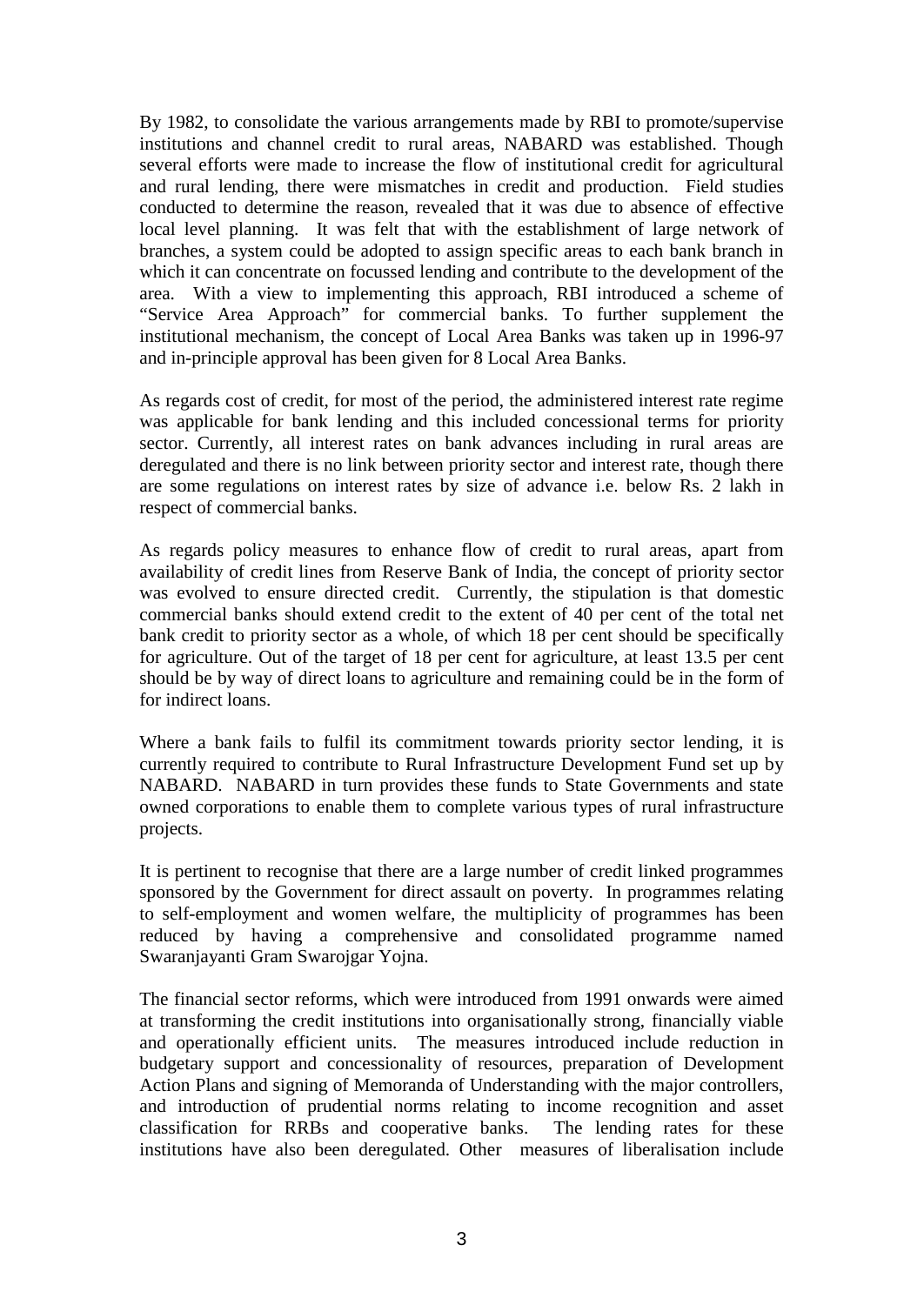allowing non-target group financing for RRBs, direct financing for SCBs and CCBs, and liberalisation in investment policies and non-fund business.

These measures have contributed to many RRBs turning around and becoming more vibrant institutions. In the case of cooperative banks, there is greater awareness of the problems of officialisation and politicisation and initiatives in this regard include legislative actions on cooperative banks in Andhra Pradesh.

Recently, several policy initiatives have been taken to advance rural banking. These include additional capital contribution to NABARD by RBI and Government of India, recapitalisation and restructuring of RRBs, simplification of lending procedures as per the Gupta Committee recommendations, preparation of a special credit plans by public sector banks and launching of Kisan Credit Cards. Finally, a scheme linking self-help groups with banks has been launched under the aegis of NABARD to augment the resources of micro credit institutions. A Committee has gone into various measures for developing micro credit, and has submitted its report, which is under the consideration of RBI. In respect of cooperatives, a Task Force under the chairmanship of my esteemed and affectionate colleague Shri Jagdish Capoor, Deputy Governor has been constituted to review the status and make recommendations for improvement.

Undeniably, these initiatives have enabled a very wide network of rural financial institutions, development of banking culture, penetration of formal credit to rural areas and a counter to the dominance of moneylenders. These initiatives have also financed modernisation of rural economies and implementation of anti-poverty and self-employment programmes. However, for the purpose of focussing on the future, generalisation on some concerns regarding the current approach to rural credit and banking would be appropriate.

Firstly, the cooperative banks have different layers and many of them have significantly large non-performing assets (NPAs). Many cooperatives are undercapitalised. The public sector banking system also exhibits NPAs, and some of them have so far been provided with recapitalised funds. The RRBs also exhibit NPAs and these have been recapitalised from Government of India so far, which would imply a total recapitalisation of double the amount provided by Government of India.

Secondly, according to the All-India Debt and Investment Survey, 1991-92, the share of debt to institutional agencies in the case of rural households has increased marginally from 61.2 per cent to 64 per cent between 1981 and 1991. However, it must be noted that this figure relates to debt outstanding and the overall share of the institutional credit in the total debt market is likely to be smaller than what this figure indicates.

Thirdly, the cost of financial intermediation by the various rural financial institutions is considered to be on the high side. The difference between the cost of resources made available to NABARD by Reserve Bank of India and the commercial rates of interest at which the cooperative banks lend for agriculture in the deregulated interest rate regime is also considered to be on the high side.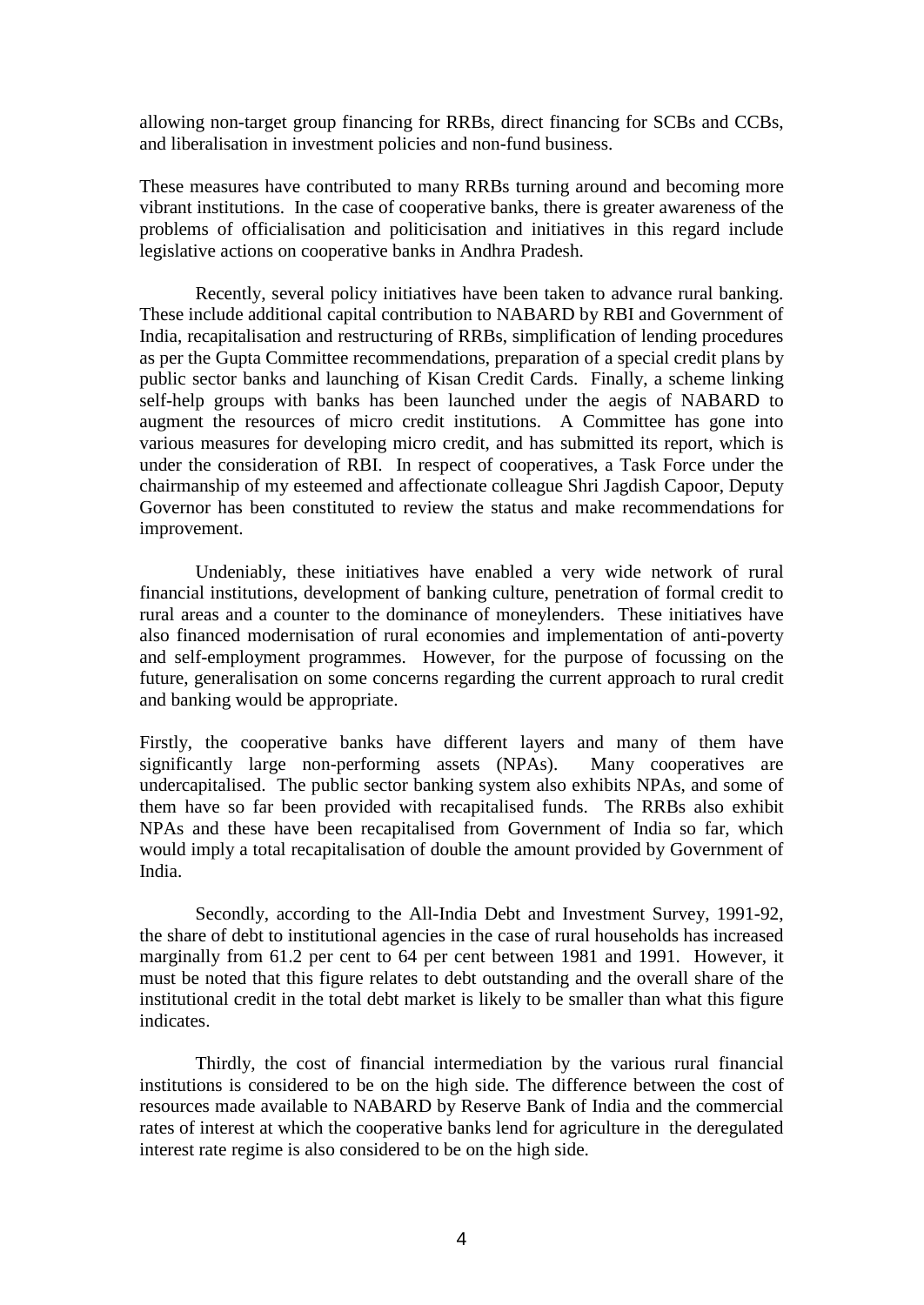Fourthly, empirical studies indicate that institutional credit is more likely to be available for well to do among the rural community.

Fifthly, empirical studies also indicate that relatively backward regions have less access to institutional credit than others do.

Sixthly, the non-availability of timely credit and the cumbersome procedures for obtaining credit are also attributed to the functioning of the financial institutions, though this is equally valid for rural and urban banking.

Finally in regard to Government sponsored schemes, there has been overlap in accountability in as much as the beneficiaries are identified on a joint basis. Banks have been indicating that NPAs are proportionately more due to this overlapping.

An important development in the formal segment of the rural financial markets is the growing significance of non-banking financial companies, in particular, in hire purchase and leasing operations. They also finance traders of agricultural inputs and output. The NBFCs have only recently been brought under the regulatory regime of RBI. While their importance is recognised in financing diversified rural agriculture, its extent and scope of operations has not been adequately researched.

# **Dynamics of Rural Economy**

Problems, prospects and solutions to many of the issues mentioned have been researched and debated, primarily with a view to strengthening, revamping or reorienting rural financial institutions. However, there is merit in viewing the problems of rural credit and rural banking in a wider context. In this regard, it will be useful to recognise some dynamics of rural economy.

First, services sector is getting increasing importance in the rural areas also from coffee shops to cable television operators. Assessing and meeting of credit needs of this sector is important.

Second, the integration between rural and urban areas has increased significantly, with the result, mobility of labour, capital, products and even credit between the two is increasing.

Third, commercialisation of agriculture, particularly the increasing role of cash crops like cotton has resulted in substantial role for suppliers' and buyers' credit. Thus, fertiliser and pesticide are supplied to farmers on credit, often on deferred payment basis. In such deferred payment arrangements, credit terms are built into price and hence it is difficult to isolate terms. Similarly, the commission-agents advance money towards purchase of output from farmers, which amounts to providing credit and includes an element of forward trading. These arrangements are often entered into on a voluntary basis. The present banking system does not generally encourage financing the transactions of this nature. However, a few non-banking financial companies do provide indirect finance for such purpose.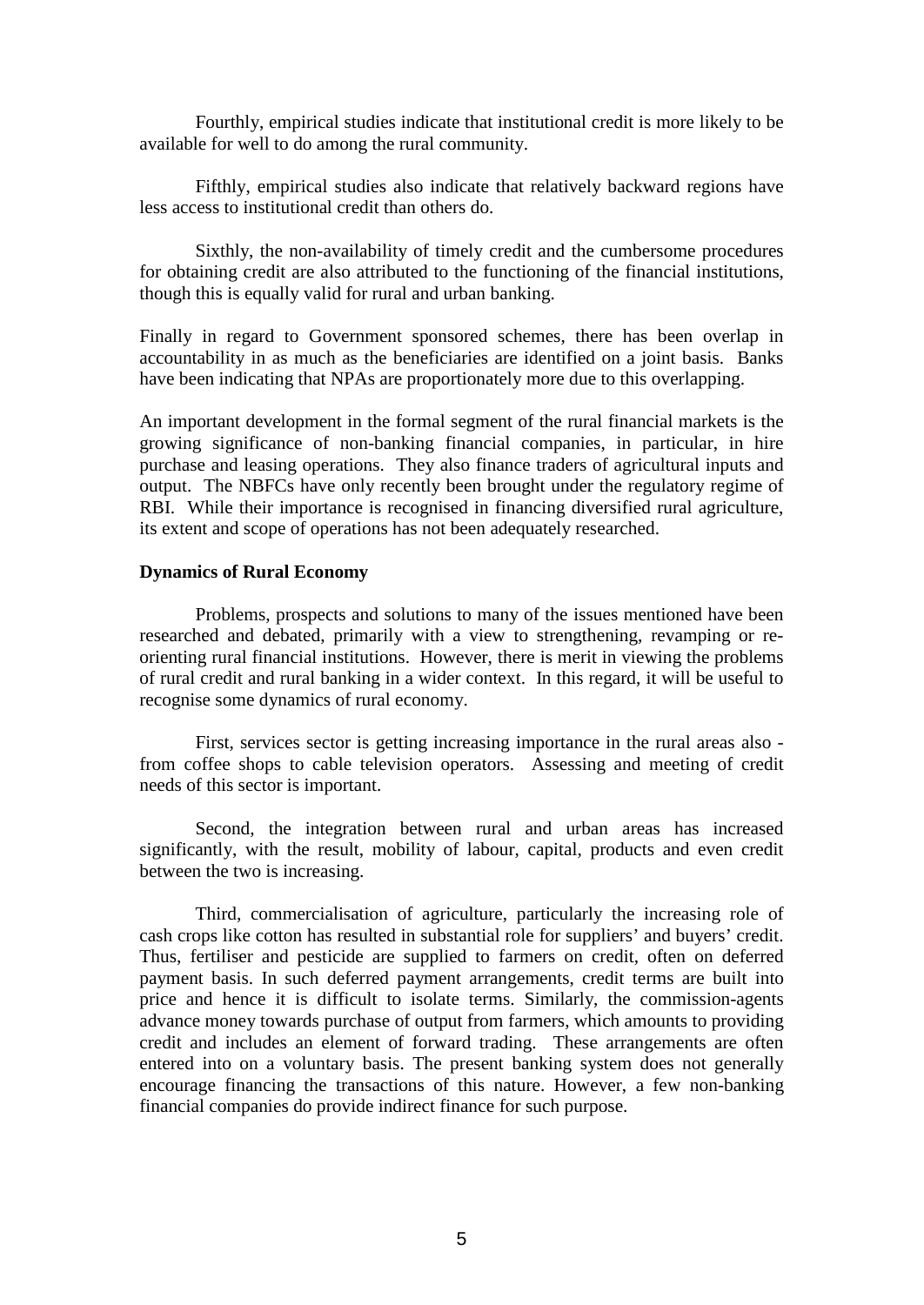Fourth, compared to cereal production, other food items, including poultry and fish are growing at a faster pace. In other words, rural agriculture is getting increasingly diversified in terms of products and processes.

Fifth, in areas where commercialisation of agriculture has reached significant levels, the traditional landlord-based tenancy is replaced with commercial-based tenancy. Where intensive cultivation of cash crops such as cotton is called for, this has become quite common. However, the present credit and banking procedures do not cater to the working capital needs of such commercial based tenancy relationship.

Sixth, given the diversified activities, and large work force in rural areas, there is increasing recourse to multiple occupations to earn a decent livelihood. For example, a small farmer is also a petty trader and may also be a satellite based cable television operator in the village. The end-use specification and monitoring of credit is more difficult in such circumstances.

Seventh, to the extent employment and indeed incomes could be seasonal, especially for agricultural labour, there is reason to seek and obtain consumption loans. Such assurance is possible with prosperity in rural employment. Present arrangements in formal credit markets are inadequate to meet such requirements.

Eighth, while there is significant commercialisation and diversification of rural economies, progress is very uneven in different parts of the country. So, there are still many areas, where exploitation of tribals by money lenders or of agricultural labourers by landlord-money lenders, still persist. Norms and procedures of credit, therefore, need to be different to meet varying circumstances.

Ninth, from the data on credit deposit ratios, it is clear that the banking system is a conduit for net transfer of financial savings from rural to non-rural sectors. On the other hand, a major part of informal markets would be local and hence savings would be locally deployed, within the rural areas.

## **Rural Credit Markets : New Realities**

As mentioned earlier in the approach to rural banking, the basic thrust of our policy has been to promote institutional credit and eliminate or ignore informal finance. However, in reality, while formal credit has expanded its share, informal finance continues to be significant. The idea of promotion of Self-Help Groups and micro financing is an indirect admission of necessity of informal finance. The future of rural banking cannot be appreciated without fully understanding both formal and informal rural credit markets, especially their linkages. Since in the earlier sections, organisation and functioning of the formal credit system in the rural areas has been explained, in this section nature of informal markets and the linkages will be explored.

The informal financial market is legal but officially unrecorded and comprises of unregulated financial activities i.e. outside the orbit of officially regulated financial intermediaries. In the informal financial transactions, one could treat borrowing and lending among friends and relatives as occasional and not part of such an informal market. Consequently, there are three broad types of informal financial transactions,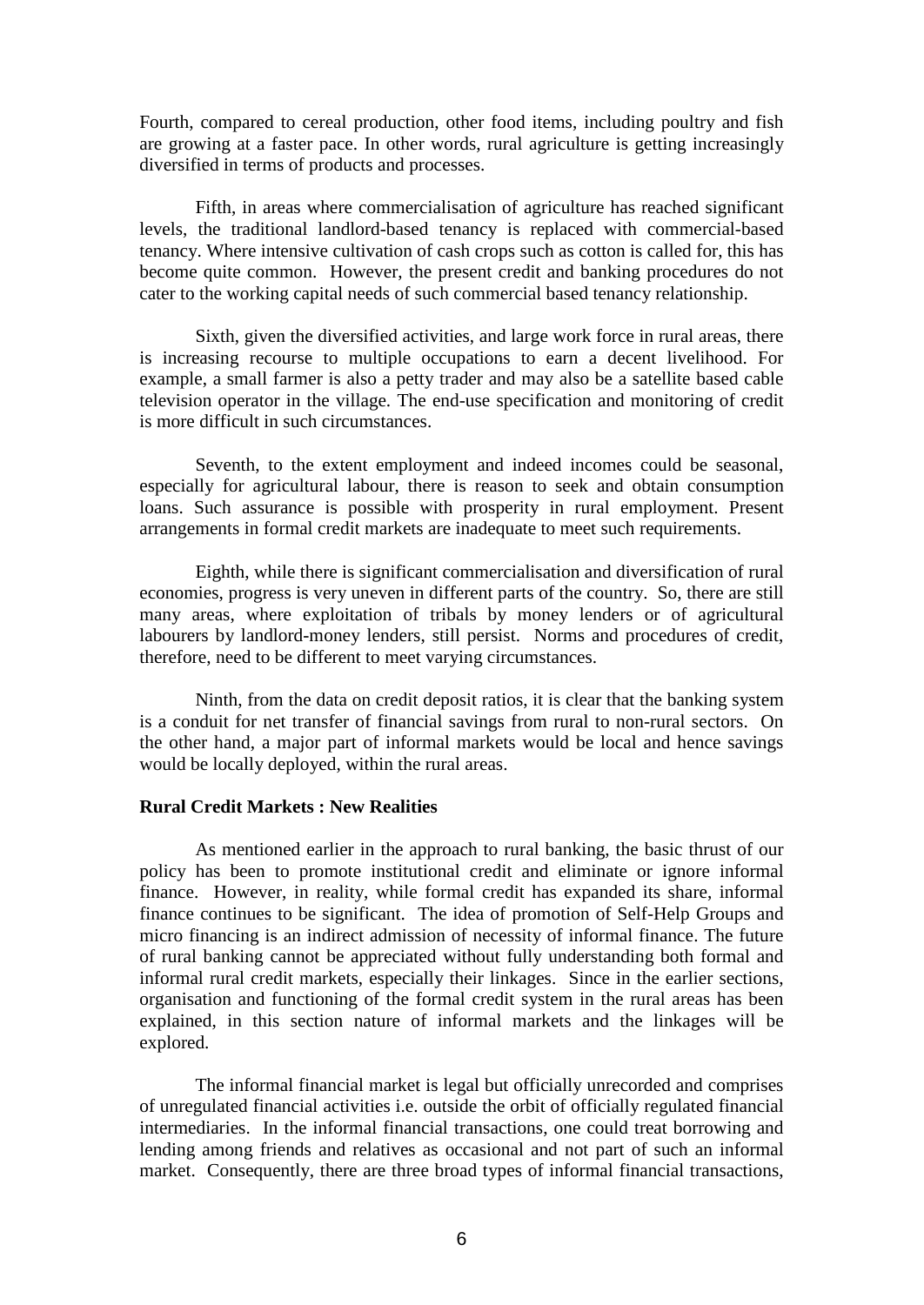viz., well-defined group, tied-lending/borrowing; and untied lending/borrowing activities. In the literature on well-defined groups, there are three broad types namely Rotating Savings and Credit Associations (ROSCA); Accumulated Savings and Credit Associations (ASCRA) and hybrid forms of both. There are some variations under each category. Basic characteristics of these groups are that they are voluntary in nature, usually among equals, with little or no outside support or interference. Often, members have some special bonds based on religion, caste, status, neighbourhood, etc. In brief, there is no patron-client framework. In essence, therefore, these arrangements among well defined groups, though important, should not in my view be included in the concept of informal financial markets. In the recent past, there have been efforts to provide a bridge between formal financial markets and these well defined groups in the form of 'micro-finance' initiatives. However, these initiatives do not constitute marketisation of activities of well defined groups. Thus, the informal financial markets are those which are outside the orbit of officially regulated institutions. These informal debt transactions may involve tied debt transactions and untied debt transactions.

The general approach, at least at the policy level, to informal market whether tied or untied, has not been positive since informal debt market has been historically equated with either landlord or moneylender. The transactions are considered to be expensive, especially in view of what is held to be of usurious nature of interest rates. It is considered to be financing unproductive expenditures since consumption needs are financed. Sometimes, it is said that there are often unequal and exploitative arrangements, say, between the landlord and the tenant or the agricultural labourer. Finally, it is held that, since these are unregulated, they are *prima facie* not desirable.

Yet, the fact remains that informal debt markets do prevail, and studies have shown that in some areas in our country, they account for 70 to 80 per cent of debt transactions. Studies have also shown that many poor people have no access to institutional credit. The arrangements in informal debt markets are said to be flexible, and sometimes have in-built risk sharing arrangements. These credit arrangements do provide for smoothening of consumption and production requirements. Transaction costs in terms of certainty, timeliness, procedural requirements, number of trips, etc. are somewhat negligible although there may be hidden costs in tied lending. Moreover, while formal markets tend to cater to less risky borrowings, informal markets provide for the more risky borrowings and thus serve a purpose. Finally, it has been stated in the literature that financial repression like directed credit, high reserve ratios, interest rate ceilings, branch licensing, etc. make informal financial markets relatively attractive and popular.

Perhaps, one way of reconciling the conflicting views on usefulness of informal credit is to recognise some emerging realities of both formal and informal markets. This would also help a rethink on approaches to rural credit and rural banking.

First, it is no longer the case that the money lender and informal financing are always synonymous, in view of the dynamics of rural economy already described involving suppliers credit, buyers credit and credit for services sector.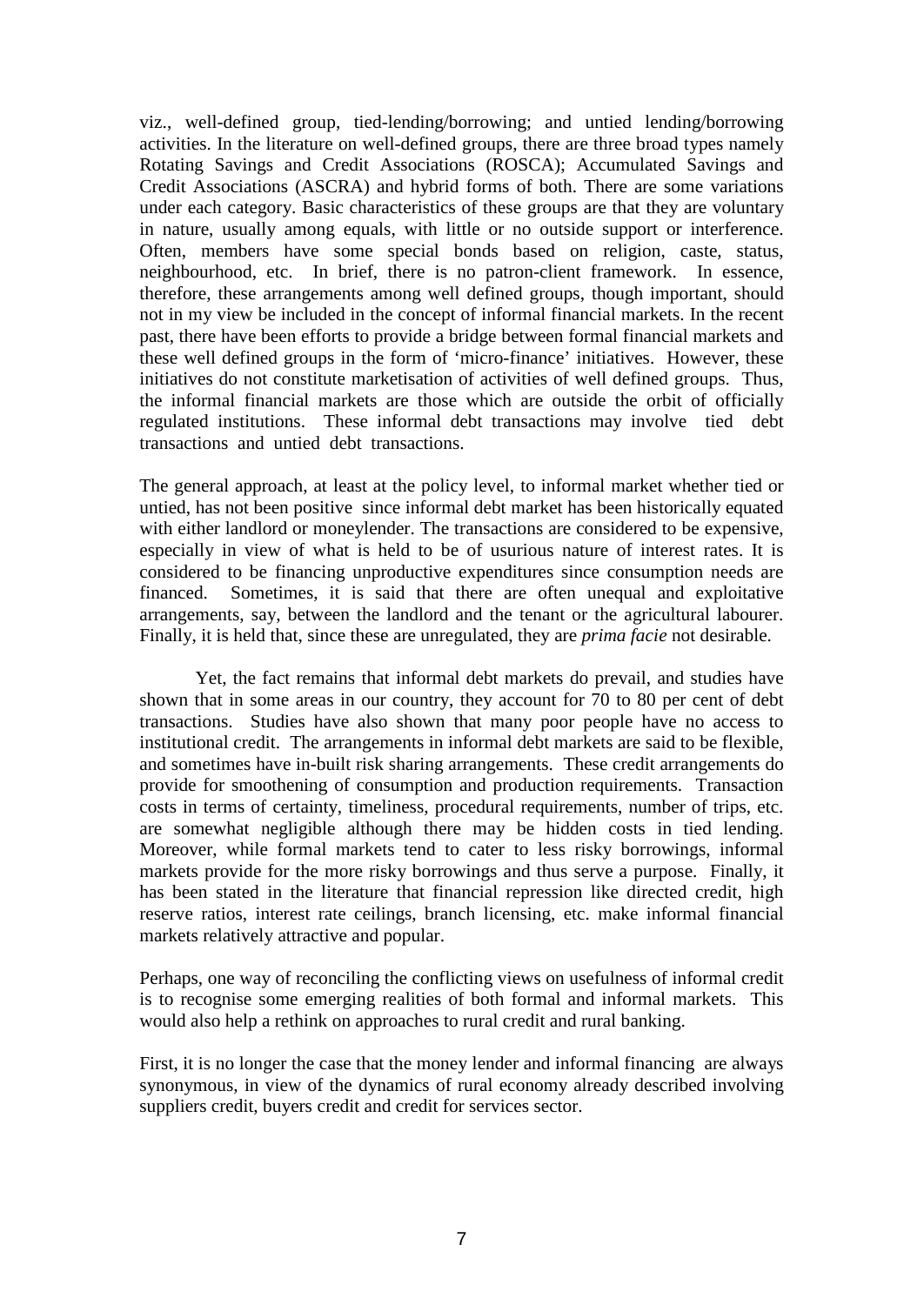Second, informal markets are less significant now than before, and have to face competition or at least accept benchmarking of formal credit. The concept of monopoly of moneylender in rural areas is not true in many areas now.

Third, when informal financial market is linked to socially undesirable activities, there is certainly a cause for concern though the available evidence shows that such a link is more a metropolitan or urban phenomenon rather than a rural one.

Fourth, bank credit is really not severely restricted to what can be officially determined as productive, since most of the credit-card financing by the banks is, in fact, financing of consumption and at interest rates comparable to those prevailing in the rural informal debt markets. In other words, it is no longer unethical for banks to finance consumption credit through the credit card route. Credit card business, so far, is an essentially urban phenomenon. Hence the financing of consumption by informal markets in rural areas cannot be frowned upon when it is being done by banks through their credit card business.

Fifth, the real extent of informal markets is grossly understated in any survey that views data on outstanding debt since the turnover of debt is admittedly much lower for public institutions than for private lending. The turnover-differential is on account of several factors, including preference for short term finance and better recoveryperformance in informal markets.

Sixth, the social significance of informal credit is more than its proportion in financial terms since the poorer sections draw far larger amounts from informal than formal markets.

Seventh, a significant part of informal market is through leasing, hire purchase, deferred payment, etc. with finance often provided by NBFCs. The informal market is providing a range of financial products, which the formal banking system is not able to.

Eighth, studies have demonstrated that expansion of literacy and education tends to increase the access of rural folk to formal credit, reduce the informal transaction costs in dealings with formal credit institutions and improves their resistance to malpractices attributable to landlord or moneylender. The exploitative nature of informal markets is more pronounced in tribal or less developed areas while productive nature of informal markets is more pronounced in prosperous villages. Indeed, one can argue that in many areas, the formal credit structure has provided a positive institutional alternative to the moneylenders and thus marginalising his role in providing credit to rural masses.

# **Linkages in Rural Debt Markets**

Having recognised that one cannot wish away informal markets, some tentative generalisations on the relative roles of formal and informal markets and on the linkages between them would also be necessary to capture the emerging but complex realities. Such generalisations are possible on the basis of empirical studies.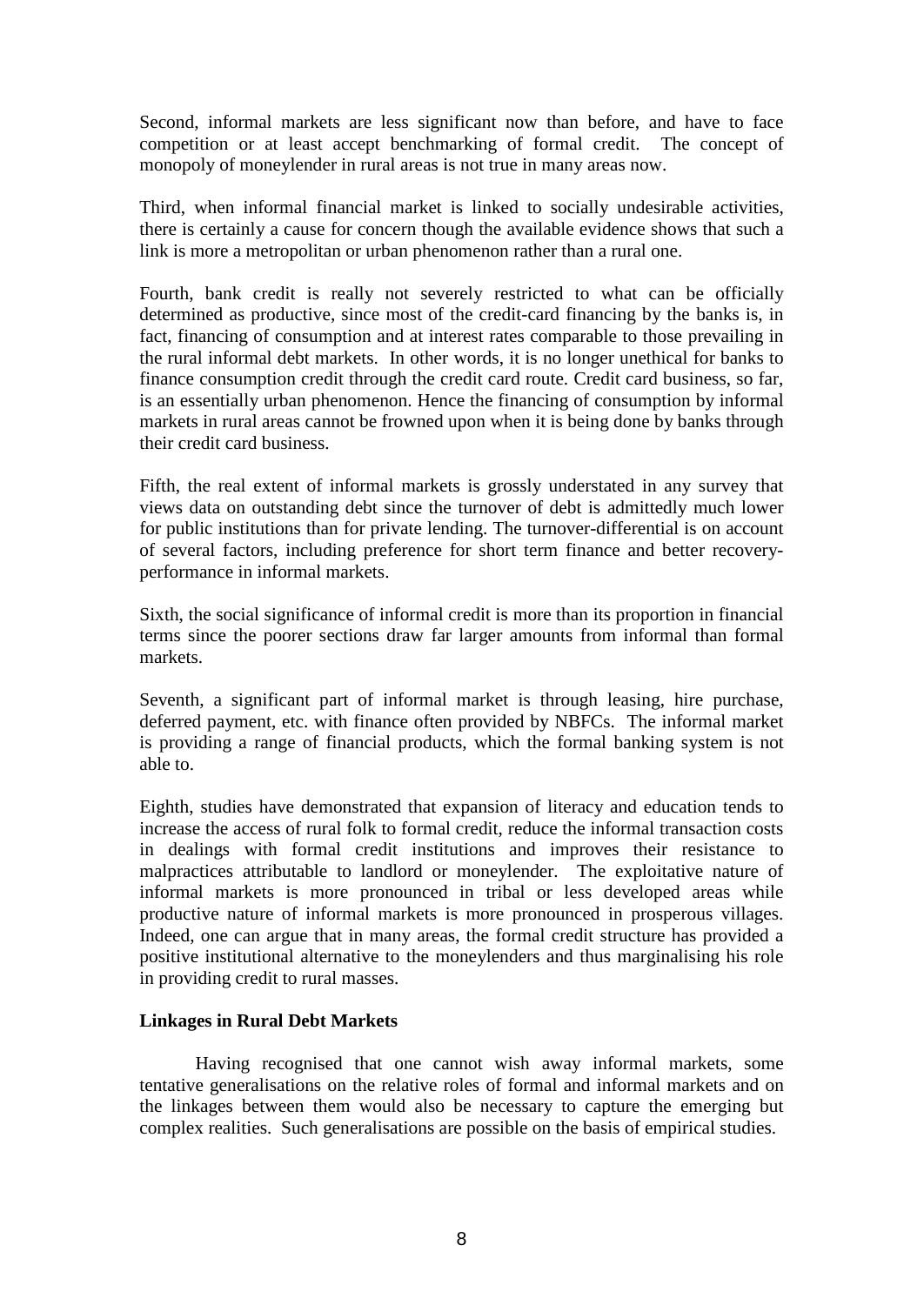First, the formal credit has a tendency to flow more easily to agriculturally developed regions and to relatively larger farmers leaving the backward regions and small farmers to be largely served by the informal market. This phenomenon is generally explained by four factors viz. poor-resource endowment features of the borrower, poor personal factors (education, social contact etc), underdevelopment of a region and higher transaction costs.

Second, as per empirical studies, transaction costs associated with formal credit include fees for procuring necessary certificates (open), travel and related expenses including loss of wages etc., and informal or unofficial commissions (hidden). The transaction costs vary with type of credit agency involved, the type of borrower and farm-size.

Third, uncertainties and delays usually associated with formal credit can also be treated as additions to the transaction costs.

Fourth, the true cost of borrowing from the formal credit system is thus higher than nominal cost if the above informal transaction costs are also included. To the extent some transaction costs are fixed, the effective cost of borrowings for smaller loans tends to be relatively higher than for a larger loan.

Fifth, there are usually hidden costs or concealed interest rates in respect of informal credit also, which have to be added to the nominal costs to arrive at the true cost. These hidden costs generally relate to tied lending, tied to land, labour, input or output. The tied advance in respect of labour is particularly relevant for migratory labour. The hidden costs are usually in the form of undervaluation of labour and output of borrowers and overvaluation of inputs supplied by lender.

Sixth, the choice between formal and informal credit depends on both the access and relative true costs. Thus, recourse to informal credit, admittedly at far higher nominal costs, is to be explained partly in terms of effective costs and the extent of supply of formal credit.

Seventh, in assessing relative roles, both supply and demand side bottlenecks of formal credit need to be appreciated. The former relate to asset-based lending policies and complex formalities and procedures while the latter relate to poor endowment, lower education and social-contact, usually caste-based in backward regions. Viewed differently, a larger role for informal credit may arise due to low level of commercialisation and monopoly power of moneylender; and it may also arise due to high level of commercialisation of agriculture when supply from formal channel cannot match significant demand for credit.

Eighth, it is also necessary to recognise that, to the extent informal markets tend to lend to borrowers who are relatively less creditworthy, risk-premium is bound to be higher. This would also get reflected in higher nominal interest rates in informal markets and indeed higher true cost, though it may not be so high if it is net of risk premium.

It is clear that the critical issue in respect of informal credit is the manner in which the linkages among the participants in the market operate and result in varying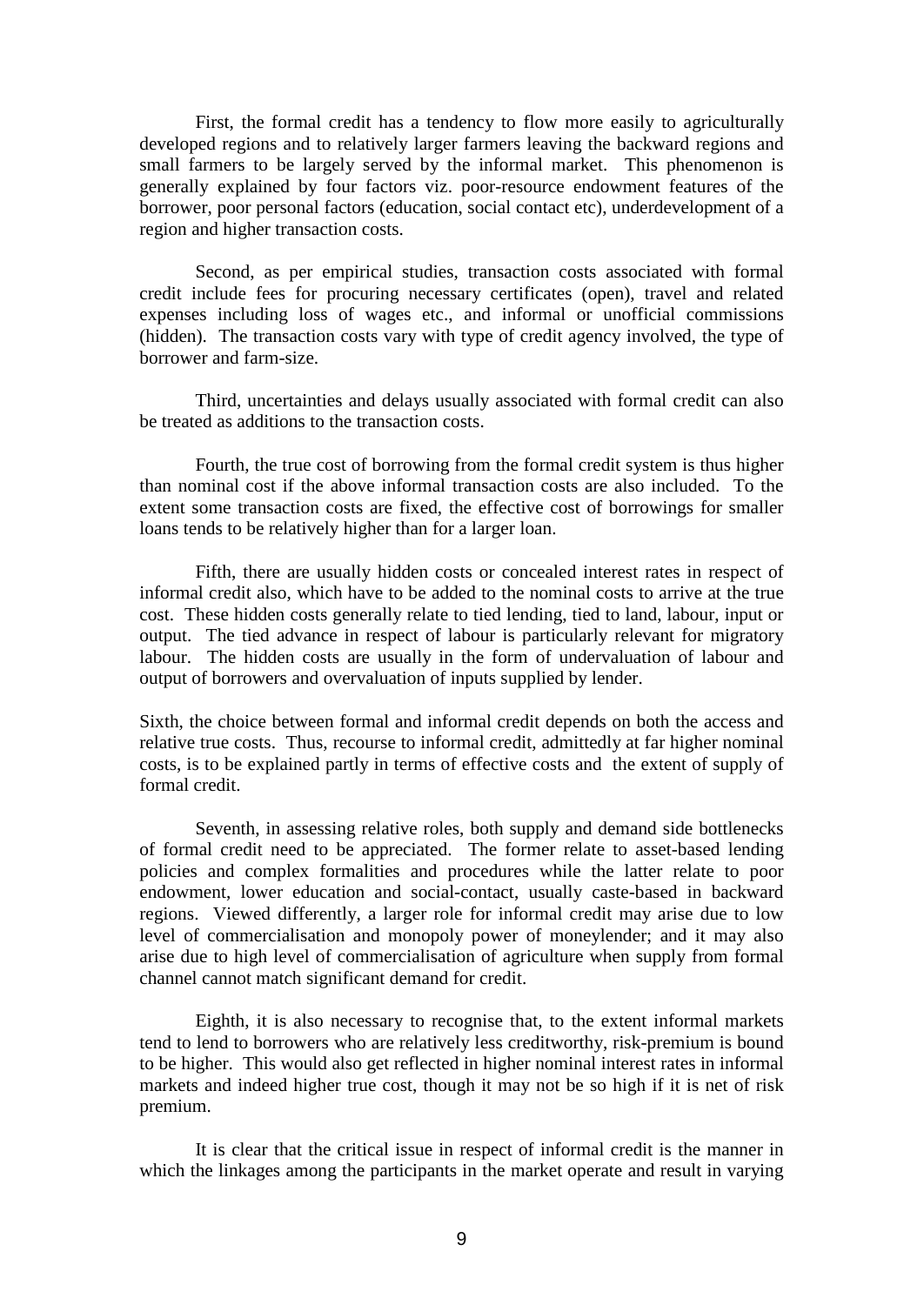degrees of hidden costs. It is possible to make some exploratory postulates here. First, trader-lenders are likely to provide most of production-credit, while farmerlender or moneylender is likely to provide most of consumption credit. It is, of course, possible that some individuals combine the functions of farmer, trader and moneylender. Second, informal markets are unlikely to finance credit for investment purposes, given the time preference. Third, the levels of education are likely to reduce the scope for gross overvaluation or undervaluation in linked-transactions. Fourth, the inter-linked transactions among parties with equal bargaining power are likely to minimise the hidden costs. Fifth, from the supply side, farmer-lenders may tend to be associated with land and labour market linkages while trader-lender is likely to be associated with input-output markets. On the demand side, agricultural labour may be associated with land and labour markets while the farmer-cultivator with input-output linkages. In the process, it is likely that a farmer would be a borrower from a trader and a lender to agricultural labour, a common phenomenon in villages. It will, therefore, be over simplification to divide the rural population into lenders and borrowers or exploiters and exploited. Sixth, similarly it is necessary to appreciate the role of linkages in credit-risk-mitigation. In fact, the risk reducing element of linkages are not built into formal credit-channels. Incidentally to the extent the transaction costs are front loaded in respect of formal credit, there is no incentive to repay while the true costs of informal credit are spread out. Seventh, in terms of bargaining power among the class of borrowers, the agricultural labour and migratory labour appear to be weakest except in agriculturally prosperous areas where labourshortage is acute to cater to agricultural and other operations. Similarly, the differential in bargaining power between large and small borrowers is similar to that between large corporates and small-industrialists in urban areas.

In brief, the linkages between formal and informal markets are complex, contextual and dynamic. The two markets appear to compete with and also supplement each other.

#### **Technology and Rural Banking**

We should recognise that the role of banks, which is central to formal credit in rural areas, is fast changing. Many non-banks are providing avenues for savers and funds for investment purposes. Banks themselves are undertaking non-traditional activities. Banks are also becoming what are called universal banks and are already providing a range of financial services such as investments, merchant banking and even insurance products. Similarly, non banks are also undertaking bank like activities. At present in India, these are mostly confined to urban areas, but they will sooner than later spread to rural areas.

Another development relates to the gradual undermining of the importance of branches of banks. The emergence of new technology allows access to banking and banking services without physical direct recourse to the bank premise by the customer. The concept of Automated Teller Machines (ATMs) is the best example. At present, ATMs are city oriented in our country. It is inevitable that ATMs will be widely used, in semi-urban and rural areas.

The technology-led process is leading us to what has been described as virtual banking. The benefits of such virtual banking services are manifold. Firstly, it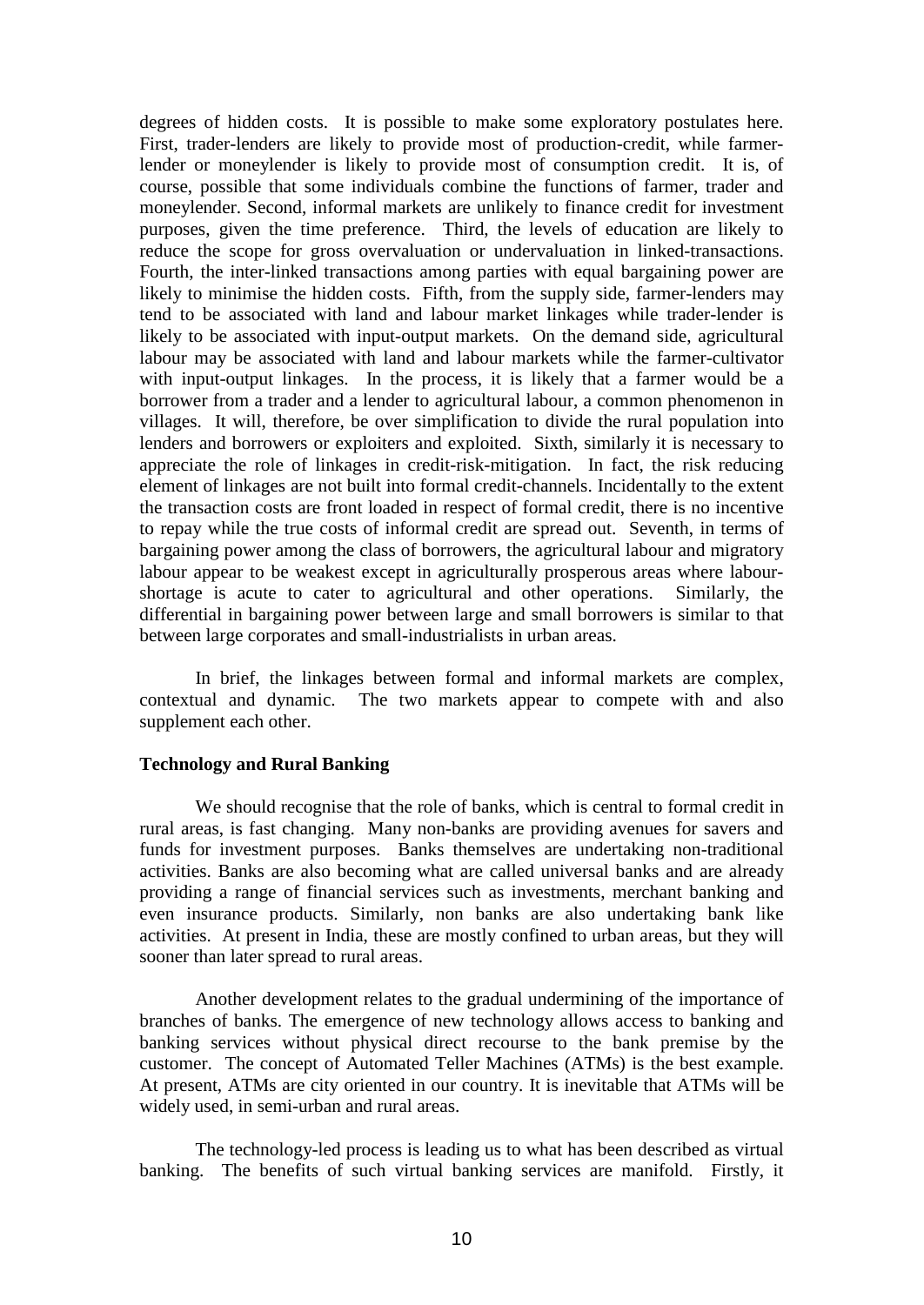confers the advantage of lower cost of handling a transaction. Secondly, the increased speed of response to customer requirements under virtual banking *vis-à-vis* branch banking can enhance customer satisfaction. Thirdly, the lower cost of operating branch network along with reduced staff costs leads to cost efficiency. Fourthly, it allows the possibility of improved quality and an enlarged range of services being available to the customer more rapidly and accurately at his convenience. It may not be possible to deny these facilities to rural areas in our country since, if banks do not provide them, some non-banks will do it.

Another development relates to the increasing popularity of credit cards, which are bound to reach rural areas. Many Public Sector Banks are already in credit card business. In fact, multi-purpose cards could be a facility that IT could usher in for rural population. The potential can be illustrated with SMART cards. SMART cards – which are basically cards using computer circuits in them thereby making them 'intelligent' – would serve as multipurpose cards. SMART cards are essentially a technologically improved version of credit and debit cards and could be used also as ATM cards. They could be used for credit facilities at different locations by the holders. SMART cards could also be used for personal identification and incidentally for monitoring credit usage.

For the spread of virtual-banking and SMART cards to rural areas, it is essential that electric power and telecom connectivity are continuous and supplies do not drop especially during the hours when a bank's transactional activity is at relatively high levels. The banks could, under such assured supply conditions acquire the required banking software and also put in place the necessary networking for providing anywhere banking facilities in rural and semi-urban areas also.

Like banks in other parts of the world, Indian banks will have to get interested in providing diversified range of financial products and services along with those that they are already providing, by using technological advances. As the level of education in rural areas rises and affluence spreads, customers will start seeking efficient, quicker and low cost services. As the financial system diversifies and other types of financial intermediaries become active, in rural areas, savers would turn towards mutual funds or the savers themselves decide to deploy part of their financial surpluses into equities and debentures as also other fixed income securities. The bulk of bank deposits in the rural areas are currently longer term deposits and as these come down, there would be a distinct shortening of the average maturity structure of bank deposits with an increase in asset liability mismatches. The spreads that the banks now enjoy will progressively shrink making it more difficult for them to survive. As more and more intermediaries enter rural areas with greater level of technology, traditional banking business will come under pressure. In order to face the competitive pressures being exerted by the recently set up market savvy banks, banks which have extensive branch network in most of the existing and potential rich rural and semi-urban areas may have to provide such services.

## **Issues**

It is clear that significant progress has been made, since independence, in expanding bank branches and banking habits in the rural areas, through a variety of institutional innovations. An impressive segment of rural economy has been brought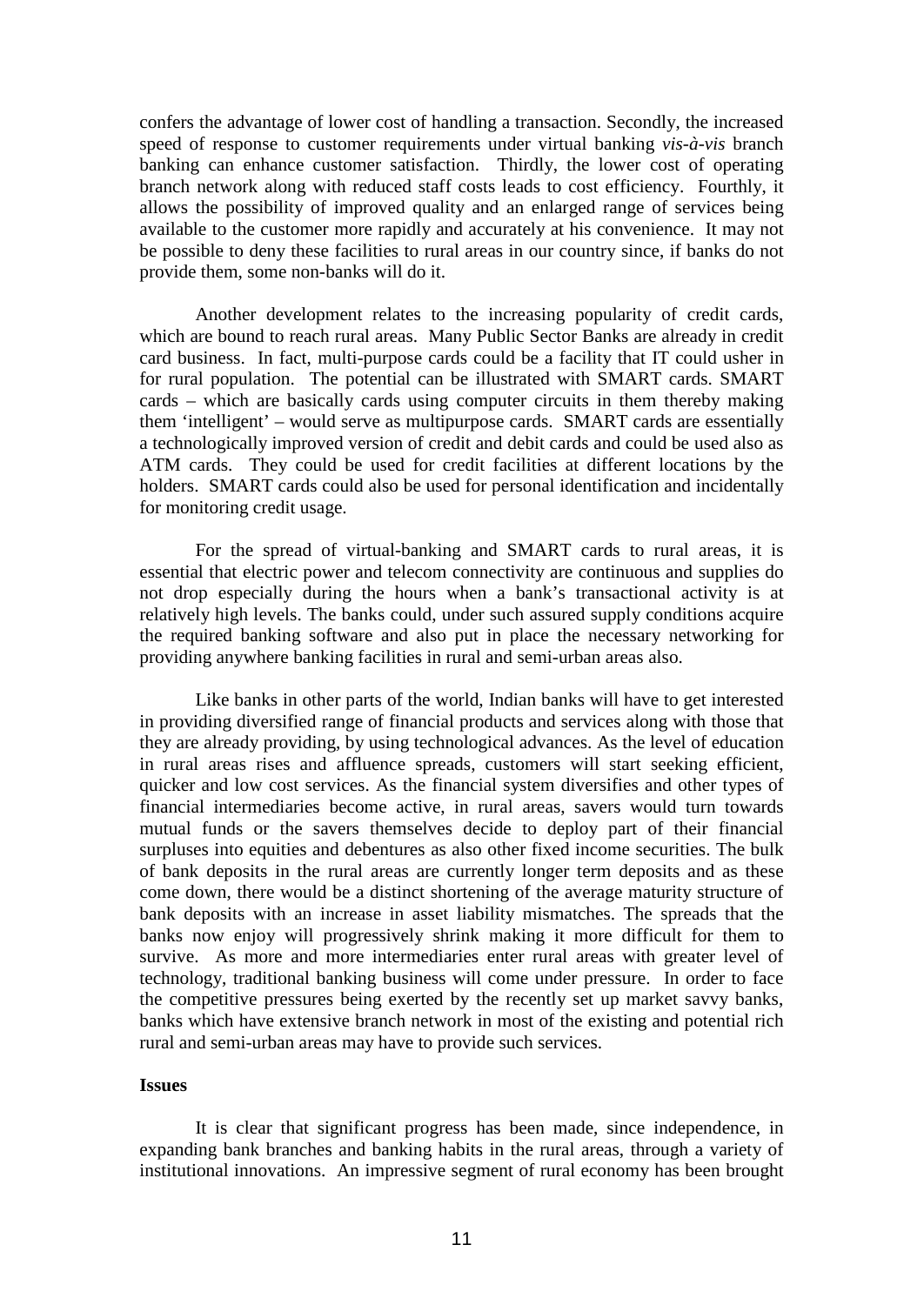into the ambit of formal financial intermediation, mainly through the public sector banking system, and to some extent, through cooperatives and RRBs. The future of banking in rural areas would, however, depend on several factors that have been described, namely, how the current concerns are addressed taking into account the dynamics of transformation in rural economies, the new realities in credit markets, the linkages between formal and informal markets, and the impact of financial as well as technological progress on the systems of financial intermediation.

Consequently, public policy will have to address several issues to ensure a sound and efficient banking system in the service of rural areas. The more important of such issues relate to the approach, institutions, supply, cost, and related policies

#### Approach

In the past, the major instruments of public policy were cooperatives and public-sector banking system. However, with the diversification of ownership of public sector banks and the overall thrust of financial-sector reform, a review of institutional arrangements, mainly in the incentive-framework for credit-delivery appears necessary. Similarly, in the area of cooperatives also, a reduced role for Government including in providing refinance is being advocated. This desirable approach would also need a review of institutional arrangements, in particular in delayering and debureaucratising the cooperatives.

Further, there are new institutions and new forms of financial intermediation that are emerging – be it mutual funds or more important for rural areas, non-banking financial companies. Any approach to rural-development should consider capturing, at least the activities of non-banking financial companies as part of formal rural financial markets.

Moreover, in many parts of the country, growth of literacy and diversification of the economy have brought about new characteristics and linkages between formal and informal financial markets in rural areas. The latter does play a significant part in rural economy. Hence the two markets should be treated as competing and coexisting, and in fact the policy should seek to utilise informal markets also for public interest. A small beginning has been made in this direction, through initiatives on micro finance. A policy of analysing and monitoring of rural financial markets as a whole is critical for the future and devoting attention only to banks and cooperatives may not suffice. I would hasten to add that a policy-focus on informal markets does not at all imply extending regulation to informal markets. In fact, the Report of Task Force on micro-finance of NABARD (1999) has recommended extending regulatory framework for micro-finance institutions, and in my view this recommendation is fraught with difficulties. Funding by banks and regulated NBFCs of micro-finance institutions should be encouraged and guidelines provided, but regulation of microfinance institutions may not be *prima facie* wise.

In any case, research, and micro studies encompassing both formal and informal segments would help the policy makers appreciate relative roles and linkages in rural financial markets as a whole. In other words, policy analysis should perhaps consider expanding its attention from rural banking to rural financial markets.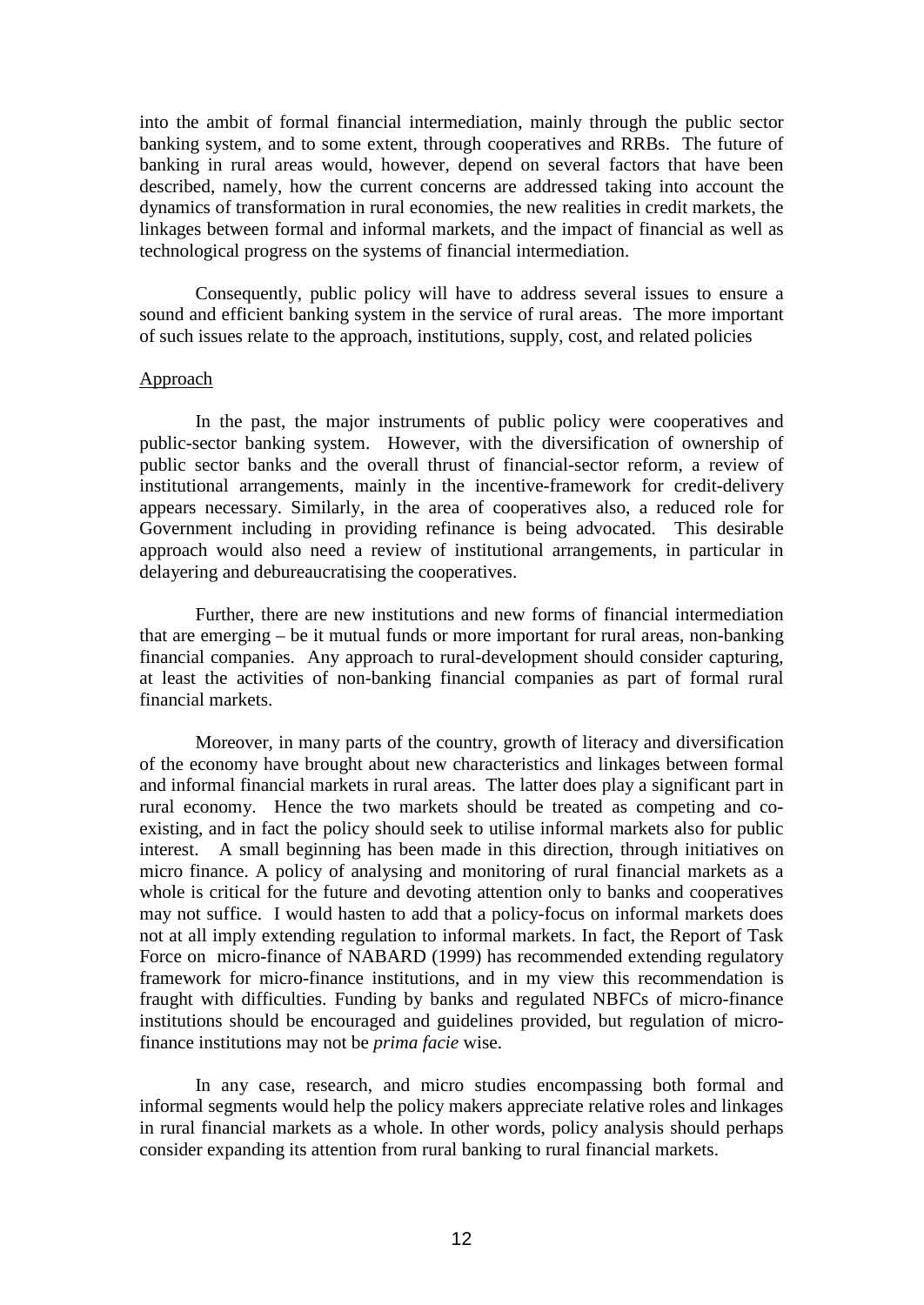Enhancing effective supply of credit in such rural financial markets would be a logical objective of policy, thus enlarging the current attention to include both directly disbursed credit by the banking or cooperative sectors and indirect supply. Similarly, reducing the true cost of credit-availability to rural areas would be yet another objective, expanding the attention of policy to include both nominal cost of credit from banking or cooperative sector and true cost in formal and informal markets. In an increasingly deregulated environment, this objective would imply attention to competitive efficiency involving procedural-simplification also, in respect of banks and cooperatives.

Finally, the approach may expand from delivery of credit to rural areas to making available financial services and products to savers, investors and consumers in the rural areas. In other words, it should be recognised that rural financial markets comprise both depositors or savers and borrowers or investors.

#### Institutions

Among the institutions involved in rural credit, cooperatives have a special place in the RBI. There is full appreciation of the problems and efforts are underway to workout a package for revival and may be, rebirth of rural cooperative banks by a Committee headed by Deputy Governor Shri.Jagdish Capoor. The Committee would naturally address issues relating to legal framework, and incurring costs of addressing problems related to overhang of the past. In addition, the Committee, I trust, would consider desirability of cooperative banks' foray into non-fund-based activities, such as fee-based financial services on behalf of mutual funds or insurance-products. The cooperatives could, in fact help, retail Treasury Bills and Government Securities in rural areas. Diversified financial products will be increasingly demanded and supplied in the rural areas, and cooperatives should not be left out of this trend of providing multiple-products through a single window. This would also imply, going beyond the somewhat closed loop of preferred financial relations within cooperative system into a multiple contacts between cooperative banks and other financial intermediaries, largely utilising technological improvement.

Commercial banks are being reformed in accordance with recommenations of Narasimham Committee. The RRBs are being recapitalised. These efforts in regard to banks would presumably recognise the trends in providing financial services to enable them to exercise necessary flexibility and dynamism that is warranted by fast changing world. Similarly, the future role of NABARD could be addressed because the organisational setup, funding and activities will have to reflect the basic logic of financial sector reform viz. changing roles of owner, regulator, refinancing, subsidised credit, government-funding and cooperatives.

#### Enhancing Effective Supply

Some analysts argue that supply-leading strategy in regard to rural credit has not been successful, since institutional spread and directed-lending have not had the desired impact. While accepting that demand has to play its role, and real-demand also implies negotiating strength of the borrower in respect of financial institutions, it will be inappropriate to conclude that supply should necessarily follow demand. Mere presence of rural credit institutions, does not amount to availability of supply.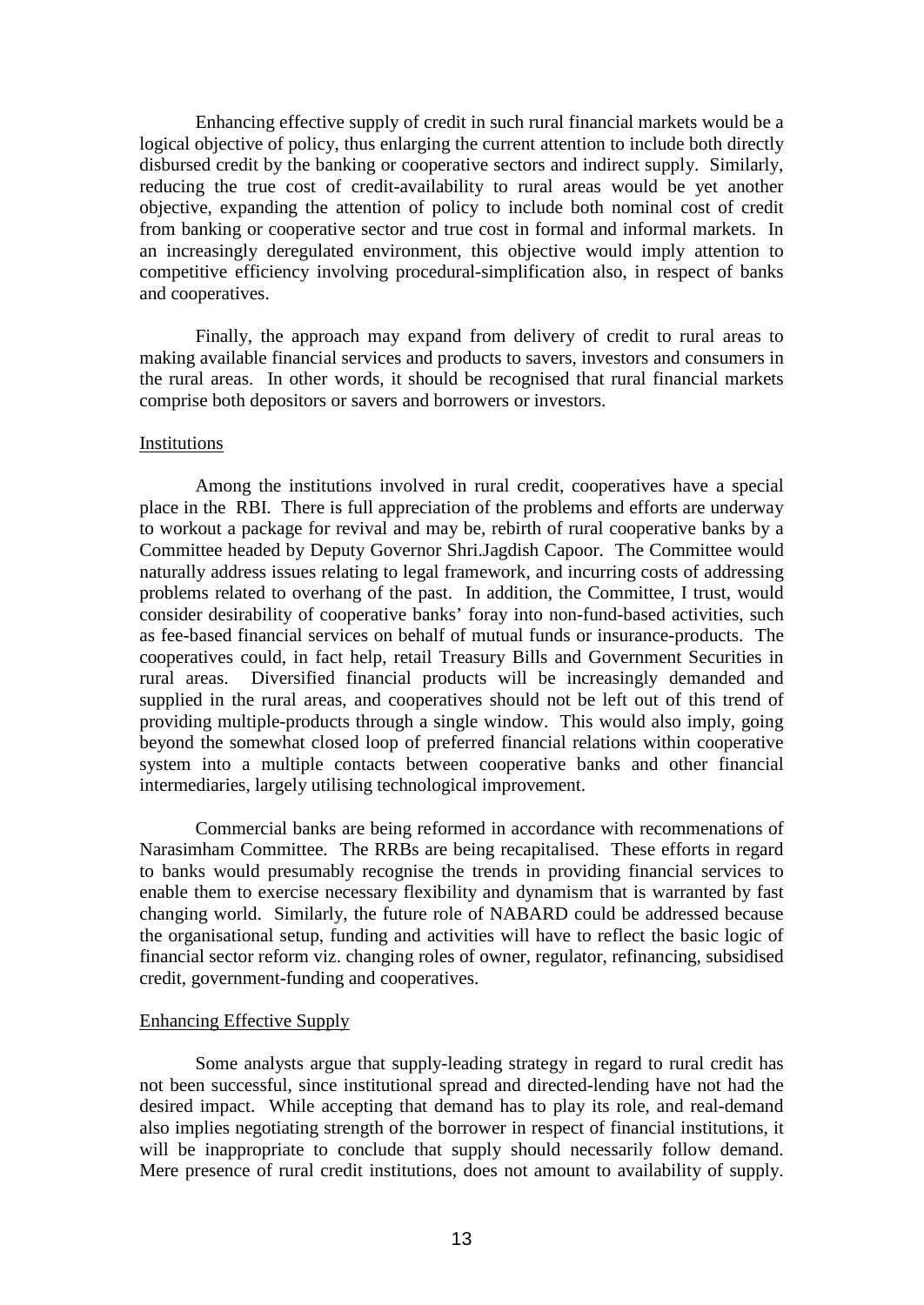Similarly, mere prescriptions of priority lending would not ensure supply. For example, prescription of priority-sector lending relates to percentage of credit outstanding rather than advances. Further, there is no reward for overshooting the target and undershooting is not really penalised since amounts of shortfall need to be placed in a fund administered by NABARD with a totally risk-free return of 11.5 percent for a five-year advance. These funds are actually lent to State Governments, thus to an extent replacing rural credit to agriculture with credit to State Government for rural development. While as a transient measure during a period conspicuous for incomplete projects, such an arrangement was justifiable, this should not become a permanent feature as it would have obviously perverse effects. The coverage of definition of priority sector also leads to some difference between apparent supply and effective supply. Thus, the base for calculating priority sector excludes commercial banks' investments, which are expanding rapidly. The procedural bottlenecks resulting in delayed supply also, in some ways, amount to erosion of effective supply.

At the same time, there may be some effective supplies which are not reckoned for supply under priority-sector. There may be funds channeled by banks to rural area through urban-branches or through other intermediaries such as NBFCs.

There is perhaps a case for some research and studies on policy of directed lending so that we could improve on the incentive and policy framework to enhance effective supply. For example, the definition and coverage of priority sector for agriculture could be revisited and lending to agriculture by banks through NBFC's could be considered for inclusion in priority-sector, as has been done to ensure flow of credit to truck operators.

Yet another area in effective supply relates to lending by banks under government sponsored programmes, which has significant non-commercial considerations. Several issues relating to both supply and accountability arise due to involvement of both Government and banks. A more transparent approach, for example, by separately accounting for them as policy-induced lending would help isolate and monitor this supply, apart from isolating the non-performing assets on this account in the balance sheets of banks.

An important bottleneck in the delivery of credit has been the negligible use of bill-discounting for services sector. Current policies and procedures restrict this instrument to goods. It has been decided by the RBI to constitute a Committee to explore ways by which bank finance can be made available to service sector. The Committee, with representation from public, private sector and foreign banks also is expected to study international experience, our policies and procedures and make recommendations in two months. This important step recognises that about half of our Gross Domestic Product is in services sector and would also help flow of bank finance to the growing services sector in rural areas.

# Reducing True Cost

The major reasons for the true cost of credit from rural financial institutions being higher than nominal costs are mainly scarcity of supply and transaction costs. Enhancing effective supply would be an important strategy of reducing the true cost. Encouraging competition would be yet another strategy. A review of procedural